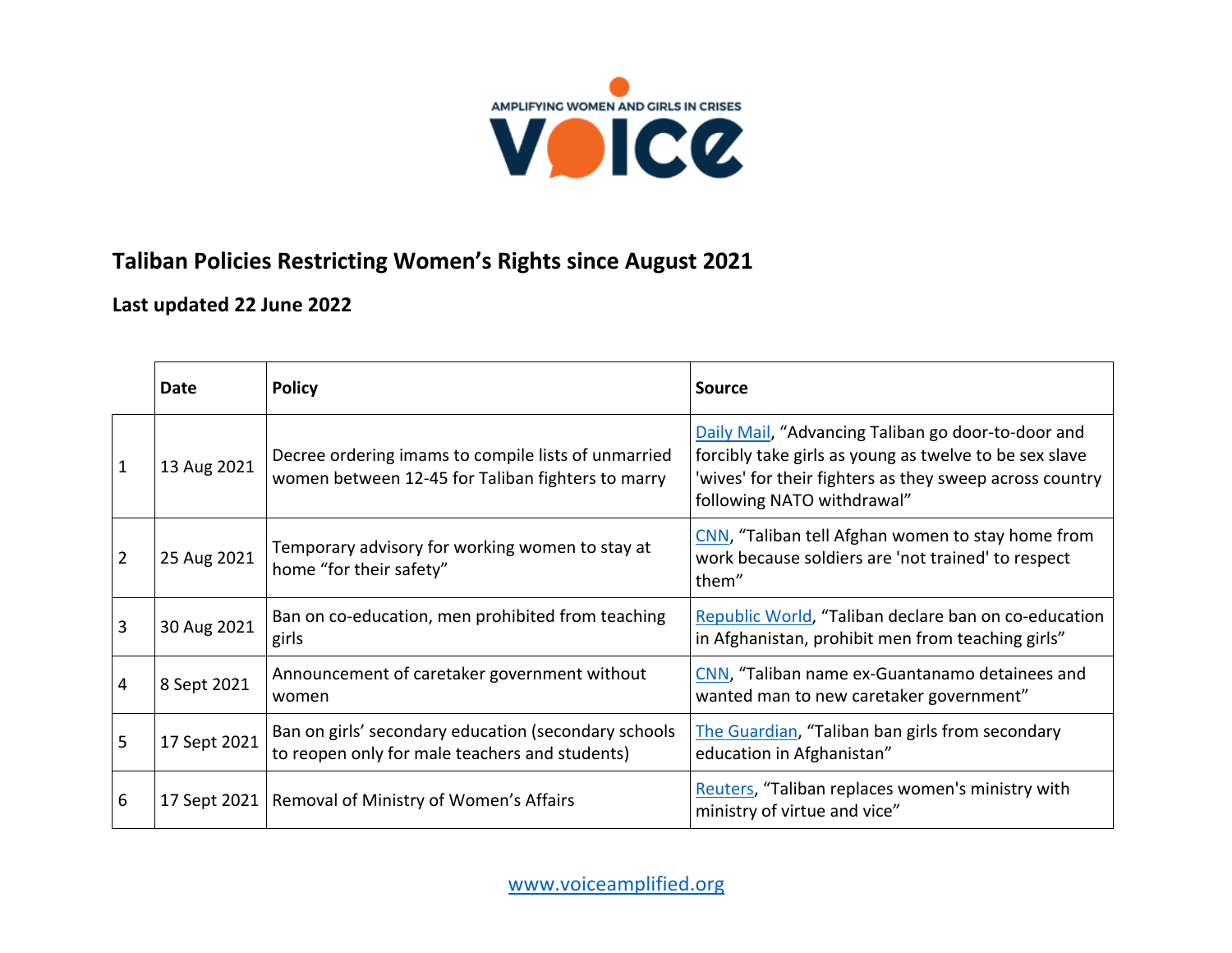| 7  |              | 20 Sept 2021   Effective ban on women in the workplace                                                                            | CBS News, "Taliban tells women and girls to stay<br>home from work and school"                                                                          |
|----|--------------|-----------------------------------------------------------------------------------------------------------------------------------|---------------------------------------------------------------------------------------------------------------------------------------------------------|
| 8  | 29 Sept 2021 | Ban on women teaching or studying at public<br>universities until they can be segregated from men                                 | Washington Post, "Kabul University shuts down as<br>Taliban government bans women from campus, for<br>now"                                              |
| 9  | 22 Nov 2021  | Ban on dramas, soap operas, entertainment shows<br>broadcasting women; women news presenters<br>required to wear headscarves      | CNN, "Women banned from Afghan television dramas<br>under new Taliban media rules"                                                                      |
| 10 | 3 Dec 2021   | Decree on women's rights exclusively on marriage,<br>with no mention of access to education or work                               | Reuters, "Taliban release decree saying women must<br>consent to marriage"                                                                              |
| 11 | 26 Dec 2021  | Ban on cab drivers from accepting women passengers<br>without hijab                                                               | Republic World, "Taliban Ban Drivers From Playing<br>Music In Cars, Having Women Passengers Without<br>Hijab"                                           |
| 12 | 29 Dec 2021  | Ban on women taking long-distance road trips alone<br>(male relative required to accompany them for<br>distances beyond 45 miles) | CNN, "Taliban bans women from solo, long-distance<br>road trips in Afghanistan"                                                                         |
| 13 | 29 Dec 2021  | Closure of public baths for women in Balkh                                                                                        | https://www.etilaatroz.com/134116/the-taliban-shut-<br>down-womens-baths-in-mazar-e-sharif/, "The<br>Taliban-shut down women's baths in Mazar-e-Sharif" |
| 14 | 5 Jan 2022   | Ban on women entering cafes without mahram in<br>Herat                                                                            | Rukhshana Media, "Taliban bans women without<br>Mahram from entering Cafes in Herat"                                                                    |
| 15 | 2 Feb 2022   | Ban on women government employees from entering<br>government offices without hijab                                               | Rukshana Media, "Taliban: Female government<br>employees aren't allowed to go to work without<br>hijab"                                                 |
| 16 | 2 Mar 2022   | Ban on women's access to health centers without a<br>mahram                                                                       | Foreign Policy, "The Taliban Are Harming Afghan<br>Women's Health"                                                                                      |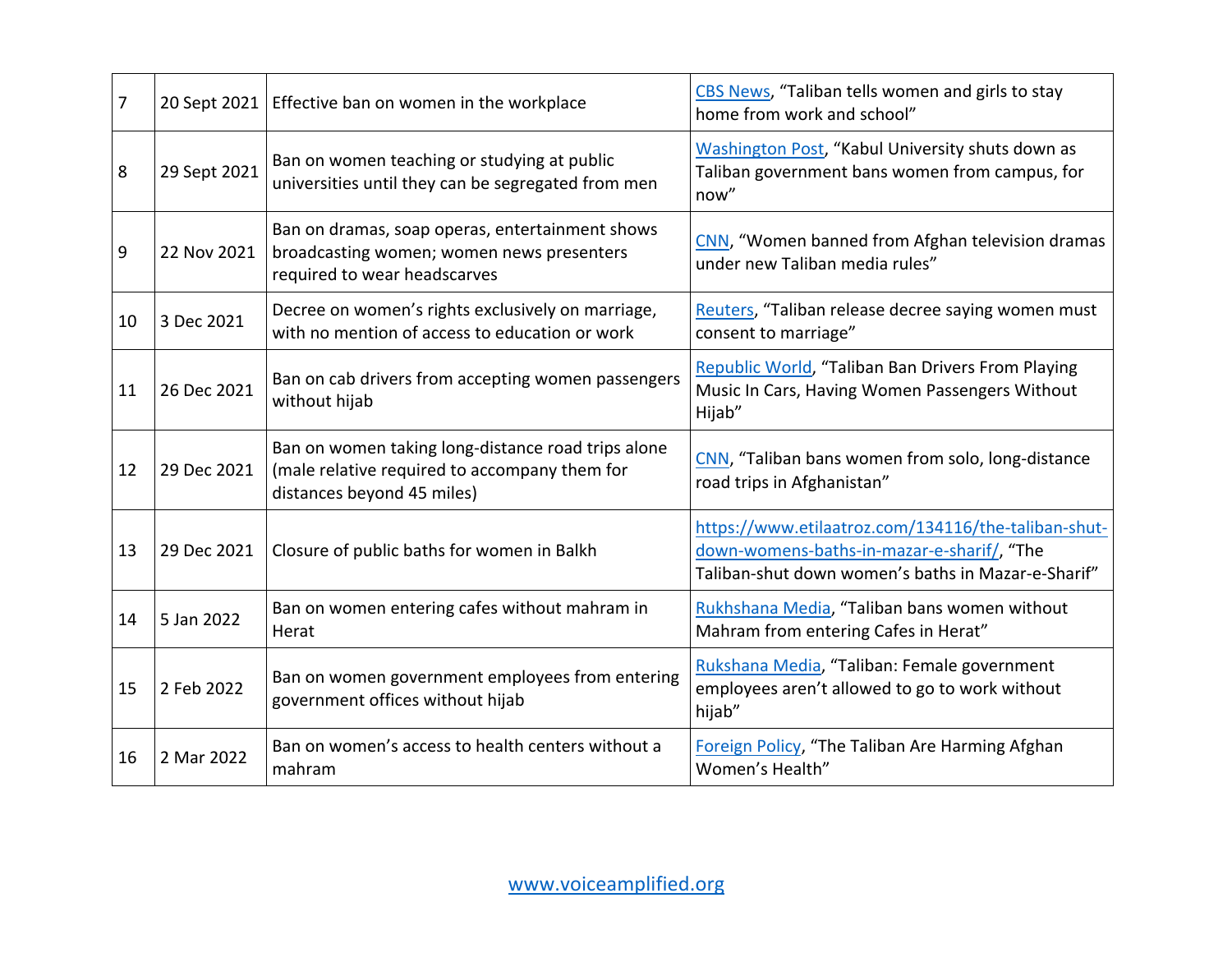| 17 | 13 Mar 2022 | Segregation of women and men's offices in the<br>Ministry of Public Health                                               | https://da.azadiradio.com/a/31750810.html                                                                                                                                                           |
|----|-------------|--------------------------------------------------------------------------------------------------------------------------|-----------------------------------------------------------------------------------------------------------------------------------------------------------------------------------------------------|
| 18 | 24 Mar 2022 | Closure of schools for girls above the 6 <sup>th</sup> grade                                                             | CNN, "Taliban postpones return to school for Afghan<br>girls above 6th grade"                                                                                                                       |
| 19 | 27 Mar 2022 | Ban on women's air travel without a mahram                                                                               | Reuters, "Taliban ban women in Afghanistan from<br>flying without male chaperone"                                                                                                                   |
| 20 | 6 Apr 2022  | Gender segregation in public parks - women only<br>allowed to visit on Sunday-Tuesday                                    | Al Jazeera, "Shrinking public space for Afghan women<br>as Taliban expands curbs"; Republic World, "Taliban<br>Issues Segregation Rule For Amusement Parks,<br>Specifies Open Days For Each Gender" |
| 21 | 29 Apr 2022 | Gender segregation in academic institutions -<br>working week divided into shifts for only women or<br>only men students | University World News, "Taliban splits university<br>week for gender separation"                                                                                                                    |
| 22 | 5 May 2022  | Ban on issuing of driving licenses for women                                                                             | Independent, "Taliban regime stops issuing driving<br>licenses to women, reports say"                                                                                                               |
| 23 | 7 May 2022  | Forced face covering in public for women                                                                                 | CNN, "Taliban decree orders women in Afghanistan to<br>cover their faces"                                                                                                                           |
| 24 | 12 May 2022 | Ban on women's access to parks in Herat; gender<br>segregation in restaurants                                            | Hasht-e Subh Daily, "New Taliban restrictions in<br>Herat; the gates of the park and restaurant were<br>closed to women"                                                                            |
| 25 | 19 May 2022 | Forced face covering for women TV presenters and<br>other women on screen                                                | <b>BBC</b> , "Afghanistan's female TV presenters must cover<br>their faces, say Taliban"                                                                                                            |
| 26 | 29 May 2022 | Reissuance of ban on women's access to public<br>transportation without a mahram                                         | Jurist, "Afghanistan dispatch: unaccompanied women<br>now banned from public transport"                                                                                                             |
| 27 | 2 Jun 2022  | Ban on women's access to music and movies at<br>computer shops unless accompanied by a male family<br>member             | Rukshana Media, "Taliban order Kandahar DJs not to<br>transfer music and movies into women's phones and<br>computers, if they visit their shops alone"                                              |